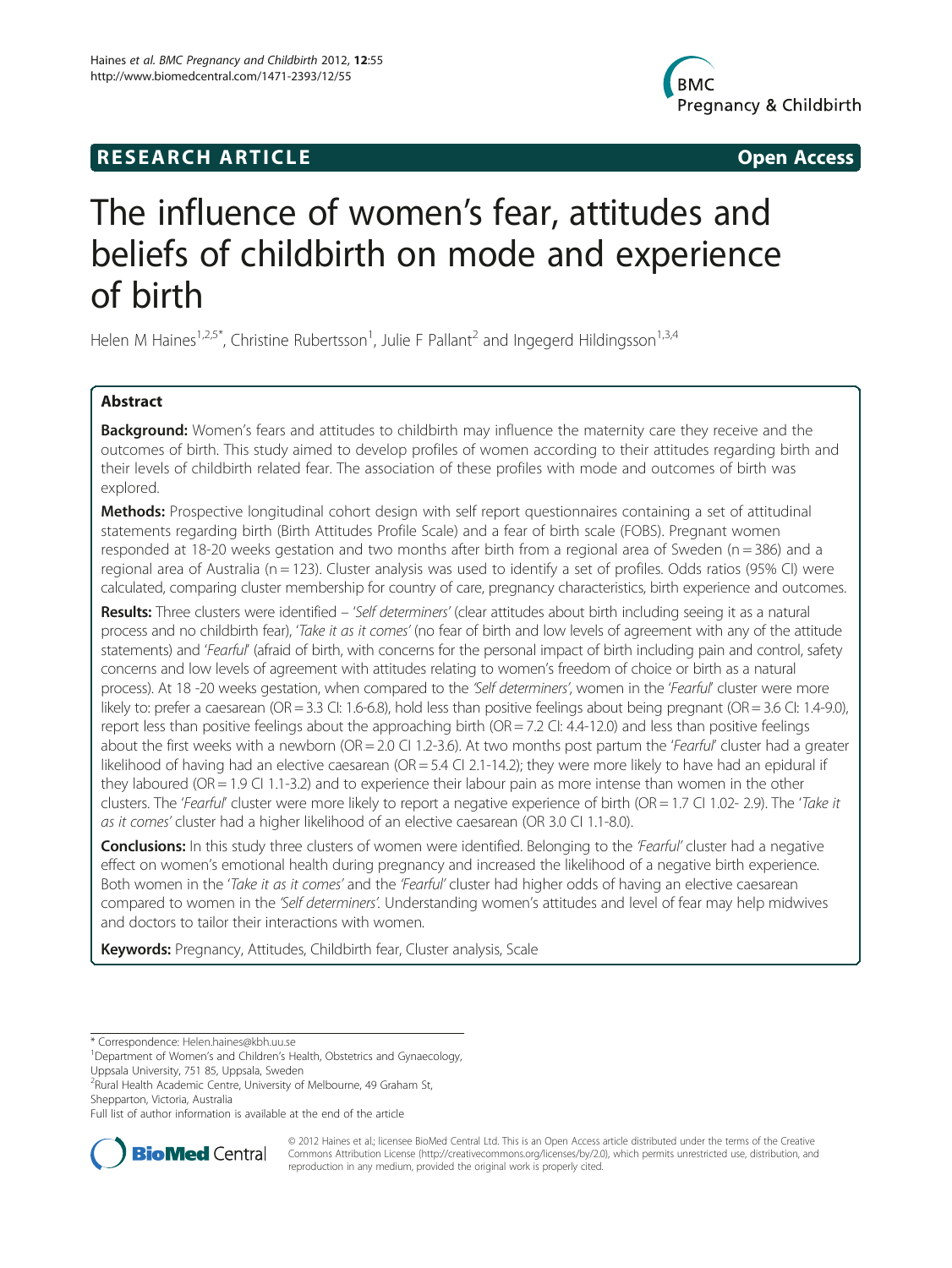## Background

Understanding and responding to women's beliefs and attitudes during the childbearing period is an important focus of international maternity health policy. The terms 'woman centred care' and 'informed choice' reflect that in addition to the physiological aspects of pregnancy and birth, there are psychological, psychosexual, and psychosocial aspects unique to the individual life experiences of pregnant women. These must be considered in order to optimise a woman's birth outcomes and experience [\[1](#page-12-0)]. The psychosocial wellbeing of women is now viewed as equally important as her physical wellbeing [\[2\]](#page-12-0).

In a 'woman centred' approach the clinician moves beyond medico/protocol/risk centric care and seeks to better understand the individual woman through ascertaining her attitudes to pregnancy and birth and her particular life situation [\[3](#page-12-0)]. Attitudes have been conceptualized using a three-component model: affective, cognitive and behavioural [\[4\]](#page-12-0). The affective component consists of positive or negative feelings toward the attitude object; the cognitive part refers to thoughts or beliefs; and the behavioural element represents the actions or intentions to act upon the object. Social psychologists differentiate a belief from an attitude by suggesting that a belief is the probability dimension of a concept  $-$  'is its existence probable or improbable?' [\[5\]](#page-12-0) An attitude on the other hand, is the 'evaluative' dimension of a concept. 'Is it good or is it bad?' [[5\]](#page-12-0). A change in attitude toward a given concept can result from a change in belief about that concept [[5](#page-12-0)].

The 'Harsanyi Doctrine' [[6](#page-12-0)] asserts that differences in individuals' beliefs can be attributed entirely to differences in information [\[7](#page-12-0)]. Applying this doctrine to maternity care, it is interesting to consider where, what, how and by whom, information is shared between women and their care givers and what impact this may have on their beliefs and attitudes. A recent study of 1,318 low-risk Canadian women conducted by the University of British Columbia and the Child & Family Research Institute [[8,9\]](#page-12-0) illustrates this point. Focusing on attitudes to birth technology, the Canadian study reported that women attending obstetricians were more favourable to the use of birth technology and were less appreciative of women's roles in their own birth. In contrast, women attending midwives reported less favourable views toward the use of technology and were more supportive of the importance of women's roles. Family practice patients' opinions fell between the other two groups. These women could be a self selecting population who choose a particular care giver according to their pre-existing attitudes, or alternatively the attitudes of the women could be influenced by the information they receive from their caregiver.

The determinants of a woman's attitudes and beliefs are inherently linked to cultural and health system specific influences [\[10](#page-12-0)]. In risk-averse biomedical systems of care the woman's attitudes and beliefs about birth may determine the level of intervention that she actively chooses or passively receives. With the aim of examining changes over time (1987-2000) in women's expectations and experiences of intrapartum care, the Greater Expectations Study [[11\]](#page-12-0) surveyed approximately 1400 pregnant women across several health services in the United Kingdom (UK). It demonstrated that women's attitudes and expectations had shifted over the thirteen year period from when the original study [\[12](#page-12-0)] had been undertaken. The findings showed a relationship between childbirth outcomes and women's antenatal attitudes. The issue of greatest concern to the authors was the increase in women's antenatal anxiety about pain and their reduced faith in their ability to cope with labour [[11](#page-12-0)]. Over the same time period there was an increased use of obstetric interventions, especially induction, epidurals and caesarean sections. Mean scores on a scale designed to measure a willingness to accept interventions ('attitude to intervention') were significantly higher in 2000 than in 1987. Women who went on to have unplanned caesarean sections or assisted deliveries had significantly higher 'attitude to intervention' scores antenatally than women who went on to have unassisted vaginal deliveries. The study suggested that an explanation for this was an increased use of epidurals by women who were positive about interventions [\[13\]](#page-12-0). In 2001 an audit report was tabled in the UK as an investigation of the patterns of, and the reasons for, caesarean [[14\]](#page-12-0). This report included women's responses to a range of attitudes and beliefs about childbirth. The findings indicated that women who preferred caesarean as the mode of birth held attitudes reflecting a belief that birth was not a natural process and that they were concerned about control and pain and safety.

In clinical practice 'woman centred care' and 'informed choice' have manifested in such practices as the distribution of evidenced based information brochures, clientheld medical records, birth plans and formal screening for psychosocial pathology- in particular perinatal depression and domestic violence [\[15](#page-12-0)-[19](#page-12-0)]. Despite the rhetoric, women's individual circumstances, attitudes, beliefs and choices are not necessarily at the centre of the decisions made in regard to her care. The term 'woman centred care' is not a commonly used term in Swedish maternity policy. Women's personal autonomy is politically important, but the concept of 'informed choice' is limited by the State– for example under the universal state funded health system women have no freedom to choose their model of maternity care nor mode of birth [[20\]](#page-12-0). In Australia, choice is often limited by the region where a woman accesses care [\[21\]](#page-12-0).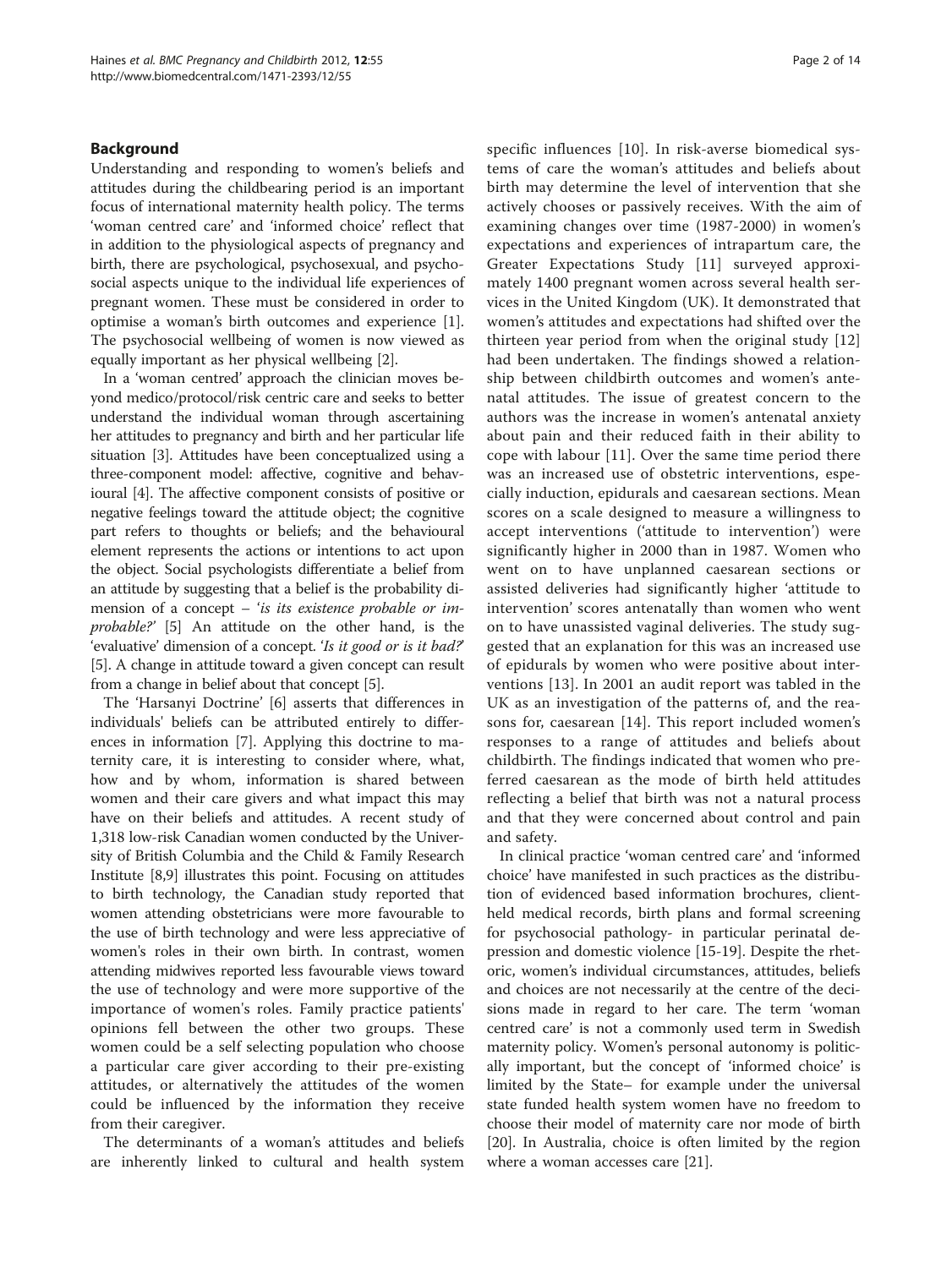In addition to the diagnosis of perinatal depression, researchers and clinicians are increasingly recognising the importance of pregnancy-specific anxiety, with fear of childbirth being a sub construct of this anxiety [[22](#page-12-0)]. A clinically significant fear of childbirth is estimated to affect 20 to 25% of pregnant women and the prevalence of severe fear that impacts on daily life is thought to be between 6 and 10% [[23](#page-12-0)-[31\]](#page-12-0). Most of the literature regarding childbirth fear has been focused on Scandinavian populations, however childbirth fear crosses cultural boundaries as studies from Australia [[28,29](#page-12-0)], the UK [\[30](#page-12-0)], Switzerland [[31\]](#page-12-0), United States [\[32](#page-12-0)] and Canada [[23\]](#page-12-0) attest. In an effort to understand a woman's attitude or belief about birth it is important therefore to add the impact of fear to gain a fuller picture.

In 1985, Raphael-Leff published profiles of pregnant women [\[33](#page-12-0)] where she described mothers in four categories: 'Facilitator', 'Regulator', 'Reciprocator', and 'Conflicted' (Table 1). Her model, which is based on her extensive clinical experience, mother-child observations and survey data, postulates that there is a variety of approaches to pregnancy and early motherhood within and between societies. She describes these as 'orientations' and, while other studies have linked particular personality traits to phenomena such as a request for caesarean for non medical reasons [\[34\]](#page-12-0), Raphael-Leff states clearly that her model is not about personality traits. Different pregnancies and differing circumstances mean that a woman's orientation may change with each gestation [\[33](#page-12-0)[,35\]](#page-13-0).

A recent prospective study from Belgium [\[36](#page-13-0)], attempted to predict a woman's childbirth experience using antenatal expectations of birth and the Raphael-Leff model of orientations. While the antenatal expectations of the women clearly predicted their postpartum recollection of intrapartum experiences, the study did

not support the independent contribution to birth experience of the Raphael- Leff orientations after obstetric complications were taken into account. There was a suggestion however, that maternal orientations made some contribution to the childbirth experience.

To assist clinicians in their efforts to sensitively and effectively place women at the centre of maternity care, more knowledge is required about how women think about birth and the extent to which they are fearful. Further empirical research therefore is needed to better understand attitudinal profiles in pregnant women and the association this has with their pregnancy outcome and experience.

In this study we aimed to identify profiles of pregnant women based on their attitudes to and beliefs about birth and their levels of childbirth related fear. We aimed to compare pregnancy characteristics, outcomes and experiences of birth between these profiles. Our hypothesis was that women with an elevated fear of birth would emerge as a distinct profile that had poorer pregnancy and birth outcomes than other women.

## Method

This prospective cohort study is part of a broader longitudinal investigation of aspects of pregnancy, birth and early parenting. The data collection constitutes a sample of rural and regional women in Sweden and Australia undertaken during the years 2007 – 2009.

## **Participants**

The Swedish cohort was drawn from a regional area in the province of Vasternorrland and the Australian cohort came from a northeast regional area in the state of Victoria. Both sites have an annual birth rate of around five hundred per year and a largely homogenous population of non immigrant women. The Swedish group was

| <b>Orientation</b> | <b>Description</b>                                                                                                                                                                                                                                                                                                                                                                                                                                  |  |  |  |
|--------------------|-----------------------------------------------------------------------------------------------------------------------------------------------------------------------------------------------------------------------------------------------------------------------------------------------------------------------------------------------------------------------------------------------------------------------------------------------------|--|--|--|
| 'The 'Facilitator' | Sees conception as the culmination of her feminine experience. She regards<br>women as uniquely privileged in pregnancy: 'Russian-doll-like, each<br>carrying the baby as she herself was carried. Thus identified with both her<br>mother and the baby with whom she communes in introspective thought,<br>she resolves to minimise the transition with as natural a birth as possible.<br>$[35]$ p 8.                                             |  |  |  |
| The 'Regulator'    | 'Dreading the pain of childbirth, she plans as 'civilised' a delivery as<br>possible, making use of medical innovations to decrease the damage.' [35]<br>p 9. An elevated incidence of elective caesareans was seen amongst the<br>women she identified with this orientation. She interpreted this as an<br>indication of a preference for predictability and a way of bypassing the<br>potentially humiliating experience of vaginal birth. [35]. |  |  |  |
| The 'Reciprocator' | Sees birth as both stressful and exciting. These women tend to take on a<br>'wait-and-see' attitude.                                                                                                                                                                                                                                                                                                                                                |  |  |  |
| 'Conflicted'       | These women shift between the extreme 'Facilitator' and 'Regulator'<br>orientations. It is difficult for these women to manage both the<br>contradicting feelings of 'Facilitator' and 'Regulator' and the uncertainty of<br>the outcome [35].                                                                                                                                                                                                      |  |  |  |

Table 1 Raphael- Leff Orientations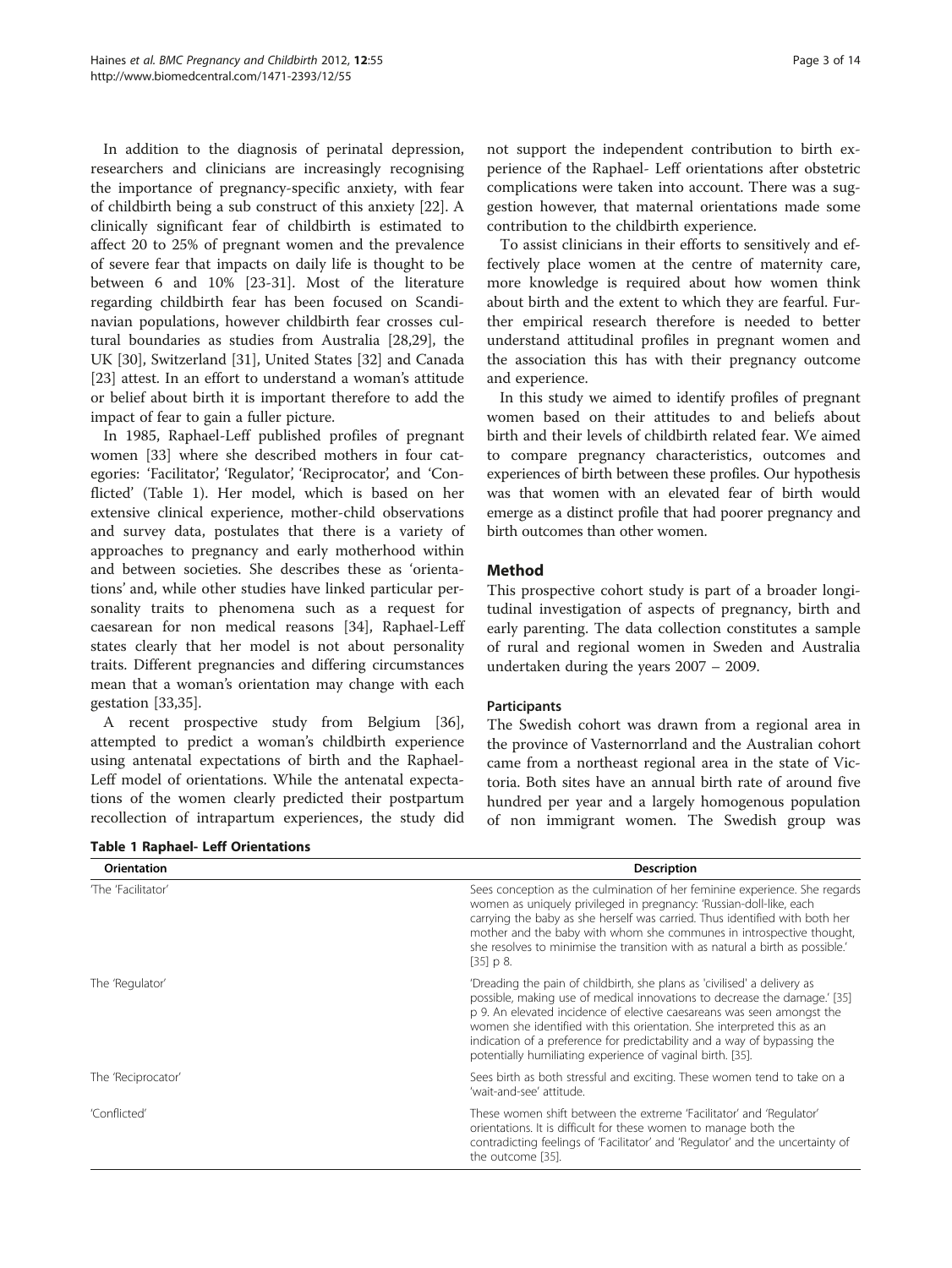recruited at routine ultra sound screening in pregnancy week 17-19. Almost all women undertake this examination in Sweden [\[37](#page-13-0)], making it an ideal time to access potential participants. A letter with information about the study was sent two weeks prior to the examination. Swedish speaking women with a normal ultrasound were approached by a recruiting midwife and asked if they wanted to participate in the study. The questionnaire was either filled out at the ultrasound ward, or completed at home and returned by a paid postal envelope. In the Australian setting, all women who give birth at the local hospital attend a booking with a midwife at the antenatal clinic between 18 -20 weeks gestation. At this visit those women who were English speaking with a normal 18 week ultrasound result (thus reducing the chances of women with serious foetal anomalies being sent questionnaires) were invited to take part in the study by the booking midwife. Those who agreed received written information, signed a consent form, and were given a questionnaire to either complete on the spot, or take home and return in a reply paid postal envelope. Reminder letters were posted on two occasions to non responders in both settings.

Ethics approval was obtained from respective regional ethics committees in northern Sweden and Wangaratta, Australia as well as from the Mid Sweden University, and The University of Melbourne.

## **Ouestionnaires**

Data was collected using self report questionnaires as part of a larger study, investigating women's' experiences

of pregnancy and birth. In the study reported here data is from 18 -20 weeks gestation and two months after birth. This study includes data from women who answered questions at both time points.

The questionnaire at 18-20 weeks measured attitudes and beliefs regarding birth by determining the strength of women's agreement/disagreement on a six-point rating scale to twelve personal and four general statements which had been used previously in two large studies from the UK [\[14](#page-12-0)[,38](#page-13-0)]. The sixteen attitudinal items were subjected to factor analysis – reported in a previous study [[39](#page-13-0)]. Four subscales were identified: 'Personal impact of birth', 'Birth as a natural event', Freedom of choice' and 'Safety concerns'. As the four subscales are short (less than ten items) the internal consistency of the subscales were assessed using mean inter-item correlations as recommended by Briggs and Cheek [\[40\]](#page-13-0). These ranged from 0.31- 0.40 indicating very good internal consistency. The items and reliability statistics of each subscale are shown in Table 2.

Total scores for each subscale were calculated by adding together the scores for the individual items. High scores indicated strong agreement. The subscales generated from the set of attitudinal items will be referred to throughout the remainder of this manuscript as the Birth Attitudes Profile Scale (BAPS).

Childbirth fear was also measured at 18 -20 weeks, using a Fear of Birth Scale (FOBS) [\[29](#page-12-0)]. Women were asked to respond to the question 'How do you feel right now about the approaching birth?' by marking two 100 mm VAS-scales anchored by the words: worried/

| <b>Mean Inter-item</b><br>Subscales[39]<br>correlation |      | 'I would like a birth that' [14]                                                                   |
|--------------------------------------------------------|------|----------------------------------------------------------------------------------------------------|
| <b>Safety Concerns</b><br>0.31                         |      | is the safest option for me                                                                        |
|                                                        |      | is the safest option for my baby                                                                   |
|                                                        |      | is the least stressful option for my baby                                                          |
| <b>Personal Impact</b>                                 | 0.34 | is as pain free as possible                                                                        |
| of Birth                                               |      | is the least stressful option for me                                                               |
|                                                        |      | will reduce the chances of 'stress' or 'cough' incontinence                                        |
|                                                        |      | will allow me to feel fit and well sooner                                                          |
|                                                        |      | will least affect my future sex life                                                               |
|                                                        |      | will allow me to plan the date my baby is born                                                     |
|                                                        |      | will allow me to feel more in control                                                              |
| <b>Freedom of choice</b>                               | 0.40 | If a woman wants to have a CS she should be able to have one<br>under any circumstances            |
|                                                        |      | If a woman wants to have a vaginal birth she should be able to<br>have one under any circumstances |
| Birth as a natural<br>event                            | 0.39 | Giving birth is a natural process that should not be interfered<br>with unless necessary           |
|                                                        |      | is as natural as possible                                                                          |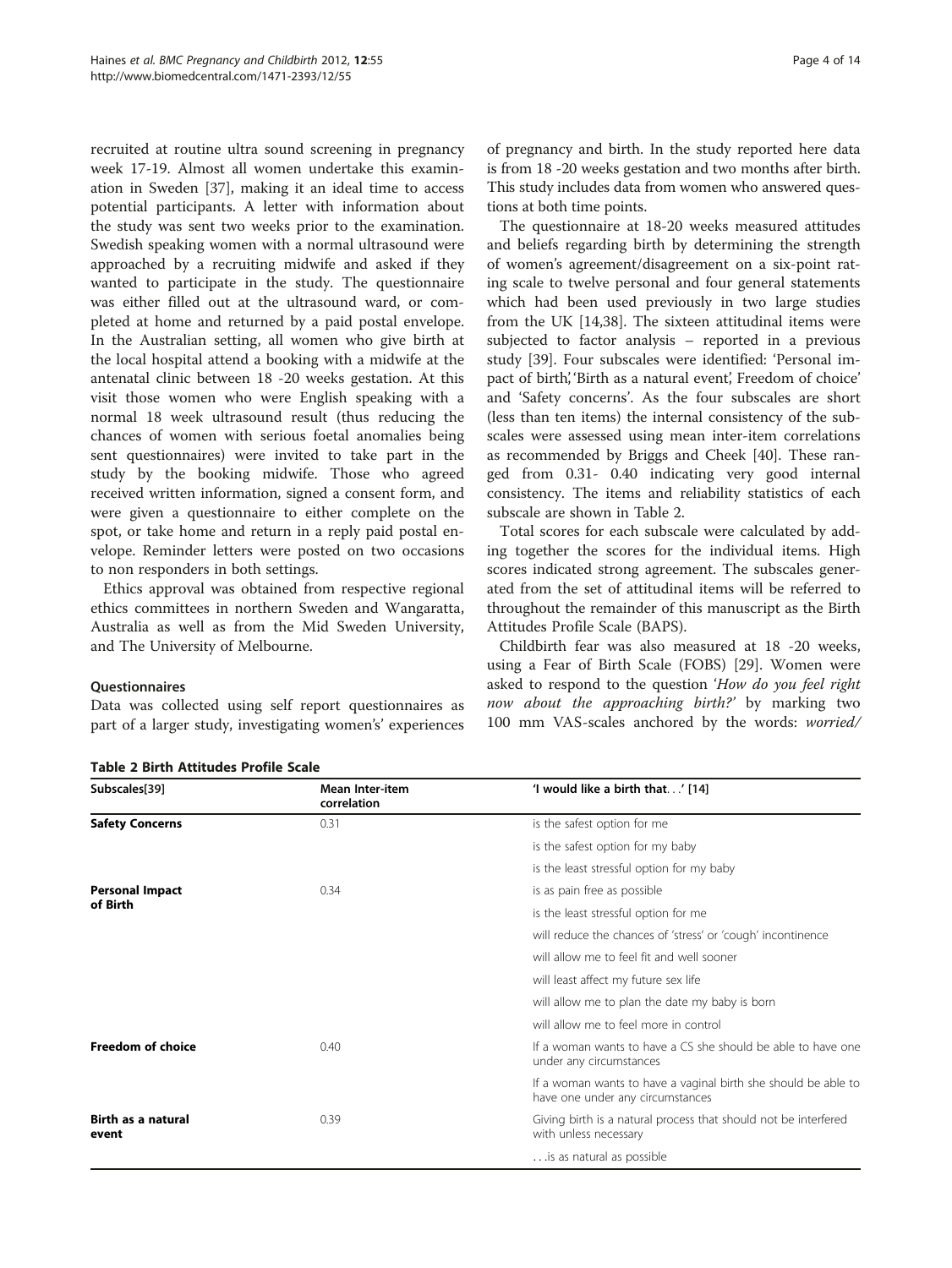calm, and strong fear/no fear. These two scores were averaged to give a total score. The FOBS demonstrated excellent internal consistency, with a mean inter-item correlation of 0.84.

The other questions in the questionnaire were drawn from previous population based studies of women's experiences of pregnancy and birth conducted in Australia and Sweden [[41](#page-13-0),[42](#page-13-0)]. Five-point Likert scales were used to determine physical health, emotional health and previous birth experience. Women's feelings about the approaching birth and the new-born were measured by their response to the questions: "How do you feel about the approaching birth?" and: "How do you feel when thinking about the first weeks with a new-born baby?" Five response alternatives ranged from 'Very positive' to 'Very negative' with a middle option of 'both positive and negative'. Responses to all the Likert scales were dichotomised to reflect 'positive' or 'less than positive'. Birth preferences were ascertained by asking the question "If you had the possibility to choose, how would you prefer to give birth", with the response alternatives 'Vaginal birth' and 'Caesarean'.

Women were asked at two months post partum about their mode and experiences of birth. These questions had been previously used in Australian and Swedish studies [[41,42\]](#page-13-0). They were asked to indicate the length of their labour in hours by answering the question "How many hours did your labour last?" Their perception of labour pain was explored by the questions: "How much pain did you feel during labour?" and "How did you experience this pain?" This was assessed by marking two seven point scales anchored with the phrases 'no pain at all (1)' to 'worst pain imaginable (7)' and 'Very Negative' (7) to 'Very Positive' (1).

## Analysis

Statistical analysis was conducted using SPSS for Windows Chicago, IL, USA Version 17. Characteristics of the women from both cohorts were compared using chi square tests. A cluster analysis was conducted on responses to the BAPS and the level of fear, as determined by the FOBS [[29](#page-12-0)]. As cluster analysis is very sensitive to outliers [\[43](#page-13-0)], the data was screened and three outlying cases were identified and removed. These cases contained fear scores at the extreme end of the scale and 'not thought about' responses to all attitudinal questions. Consistent with the procedures described by Shannon [[43\]](#page-13-0), a Kappa-mean cluster analysis, forcing a three cluster solution, was applied to z-score transformed responses to each of the four BAPS subscales and the FOBS mean score. Given the exploratory nature of cluster analysis other possible solutions (e.g. 2-cluster, 4 cluster solutions) were also inspected. The three cluster solution was found to offer the most interpretable and clinically meaningful solution. Each cluster was named according to the grouping of its items after discussion and agreement from the authors that these names gave an authentic and easily understood meaning. Demographic characteristics of the three clusters were compared using chi square statistics.

The next step was to calculate crude and adjusted odds ratios with 95% confidence intervals (CI) for the different explanatory variables during pregnancy and birth using the Mantel–Haenszel technique as described by Rothman [[44](#page-13-0)]. Differences in the continuous data outcome variables measuring length of labour and experience of pain were compared across clusters. Due to unequal group sizes and non-normal distributions this was calculated using the Kruskal Wallis test [\[44\]](#page-13-0).

## Results

## Participation and response

Figure 1 shows that of the 530 women who were eligible from the Swedish sample, 519 were recruited, (98% of those eligible), 386 women returned the first questionnaire giving a response rate of 74%. The Australian sample had 413 women eligible, 168 recruited (41% of those eligible) and 123 returns, making a response rate of 74% for the first questionnaire.

At two months post partum a follow-up questionnaire was sent to 386 Swedish women, after exclusion of two intrauterine deaths, one very sick baby, two who withdrew

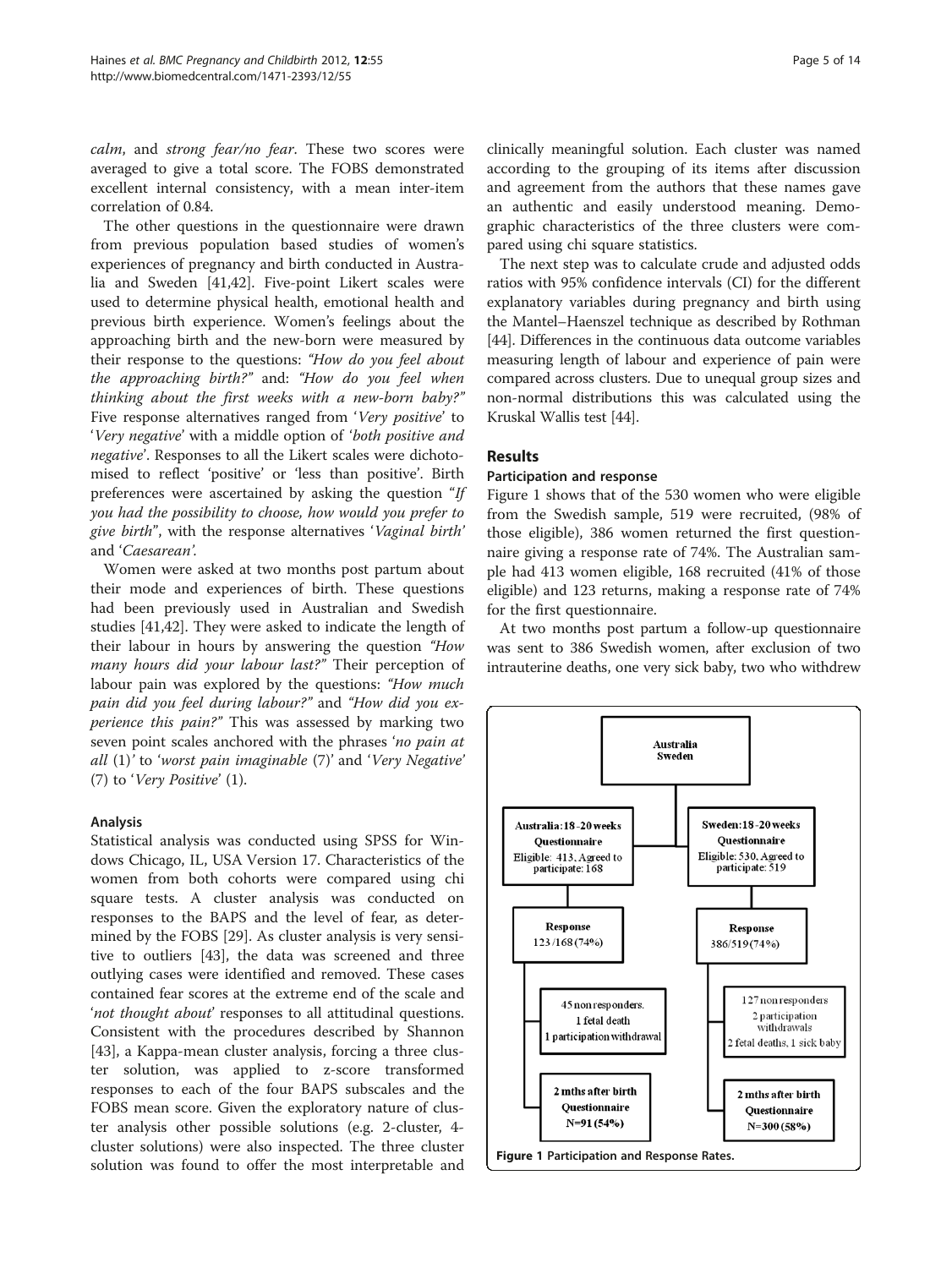participation and 127 who did not respond to the two first questionnaires. Three hundred post partum questionnaires were completed by the Swedish women. In the Australian cohort the post partum questionnaire was sent to 121 women after the exclusion of 45 women who did not respond to the first questionnaire, one foetal death and one participation withdrawal, leaving 91 women who responded.

## Sample characteristics

The majority of women in both countries were 25 to 35 years old, married or cohabiting and were multiparas (Table 3). The socio demographic characteristics of both samples did not show any statistically significant differences in age, marital status, previous infertility, parity and education. The Australian cohort had significantly more women who had experienced a previous caesarean section; both emergency and elective, while the Swedish cohort had significantly more women who had previously had an instrumental birth (Table 3).

## Cluster analysis

Figure [2](#page-6-0) shows the three clusters which were identified based on women's level of agreement to the BAPS items and their level of fear on the FOBS. Cluster 1 'Self determiners' were characterised by low fear and agreement with the attitudes relating to the personal impact of birth, safety concerns, the natural process of birth and freedom of choice. Cluster 2 'Take it as it comes' were not afraid of childbirth. They indicated low levels of agreement on all attitude items. Cluster 3, the 'Fearful', scored high on childbirth fear, showed moderate agreement to the items regarding the personal impact of birth and some concern regarding safety. This group reported low levels of agreement with the items relating to the natural process of birth and to exercising free choice regarding mode of birth.

## Characteristics of clusters

Table [4](#page-7-0) shows that the numbers of women in the Australian cohort were evenly spread across the 'Self determiners', 'Take it as it comes' and 'Fearful' clusters (32%, n = 37, 35%, n = 40, 33%, n = 38 respectively), while the Swedish cohort had a comparatively less balanced membership: 'Self determiners' (42%, n = 155), 'Take it as it *comes'* (25%,  $n = 90$ ), and '*Fearful'* (33%,  $n = 121$ ). These differences in country of care on cluster membership did not quite reach statistical significance ( $p < 0.06$ ). The socio-demographic and personal characteristics of each cluster were compared with no differences detected in age, marital status, parity or previous infertility. Women with a lower level of education however, were more likely to belong to the 'Self determiners' cluster  $(p < 0.003)$ , while women who had experienced a previous caesarean

| Table 3 Characteristics of women in regional cohorts of Australia and Sweden at 18 -20 weeks gestation |  |
|--------------------------------------------------------------------------------------------------------|--|
|--------------------------------------------------------------------------------------------------------|--|

|                                                 | <b>Australia</b><br>$n = 123$ | Sweden     | $X^2$ | DF             | p       |  |
|-------------------------------------------------|-------------------------------|------------|-------|----------------|---------|--|
|                                                 |                               | $n = 386$  |       |                |         |  |
|                                                 | n(%)                          | n (%)      |       |                |         |  |
| Age                                             |                               |            | 0.53  | $\overline{2}$ | 0.8     |  |
| $<$ 25 years                                    | 24 (19.4)                     | 66 (17.1)  |       |                |         |  |
| $25-35$ years                                   | 85 (68.5)                     | 270 (69.9) |       |                |         |  |
| $>35$ years                                     | 15(12.1)                      | 50 (13.0)  |       |                |         |  |
| <b>Married or cohabiting</b>                    | 116 (95.9)                    | 376 (97.7) | 1.2   |                | 0.30    |  |
| Not living with a partner                       | 5(4.2)                        | 9(2.3)     |       |                |         |  |
| <b>Education</b>                                |                               |            | 1.5   |                | 0.29    |  |
| Elementary school/high school                   | 61(51.7)                      | 173 (46.3) |       |                |         |  |
| College/university                              | 57 (48.3)                     | 201 (53.7) |       |                |         |  |
| Previous Infertility >1 year prior to pregnancy | 17 (13.9)                     | 42 (11)    | 0.79  |                | 0.37    |  |
| <b>Primiparas</b>                               | 46 (37.1)                     | 168 (43.5) | 1.28  |                | 0.25    |  |
| Multiparas                                      | 76 (62.3)                     | 218 (56.5) |       |                |         |  |
| Previous Mode of Childbirth (Multiparous)       |                               |            |       |                |         |  |
| Vaginal Birth (one or more)                     | 47 (44.6)                     | 172 (36.9) | 2.2   |                | 0.11    |  |
| Instrumental Vaginal (one or more)              | 3(2.5)                        | 39 (10.1)  | 7.14  |                | 0.008   |  |
| Elective caesarean section (one or more)        | 14(11.5)                      | 19 (4.9)   | 6.5   |                | 0.01    |  |
| Emergency caesarean section (one or more)       | 24 (19.7)                     | 26(6.7)    | 17.48 |                | < 0.001 |  |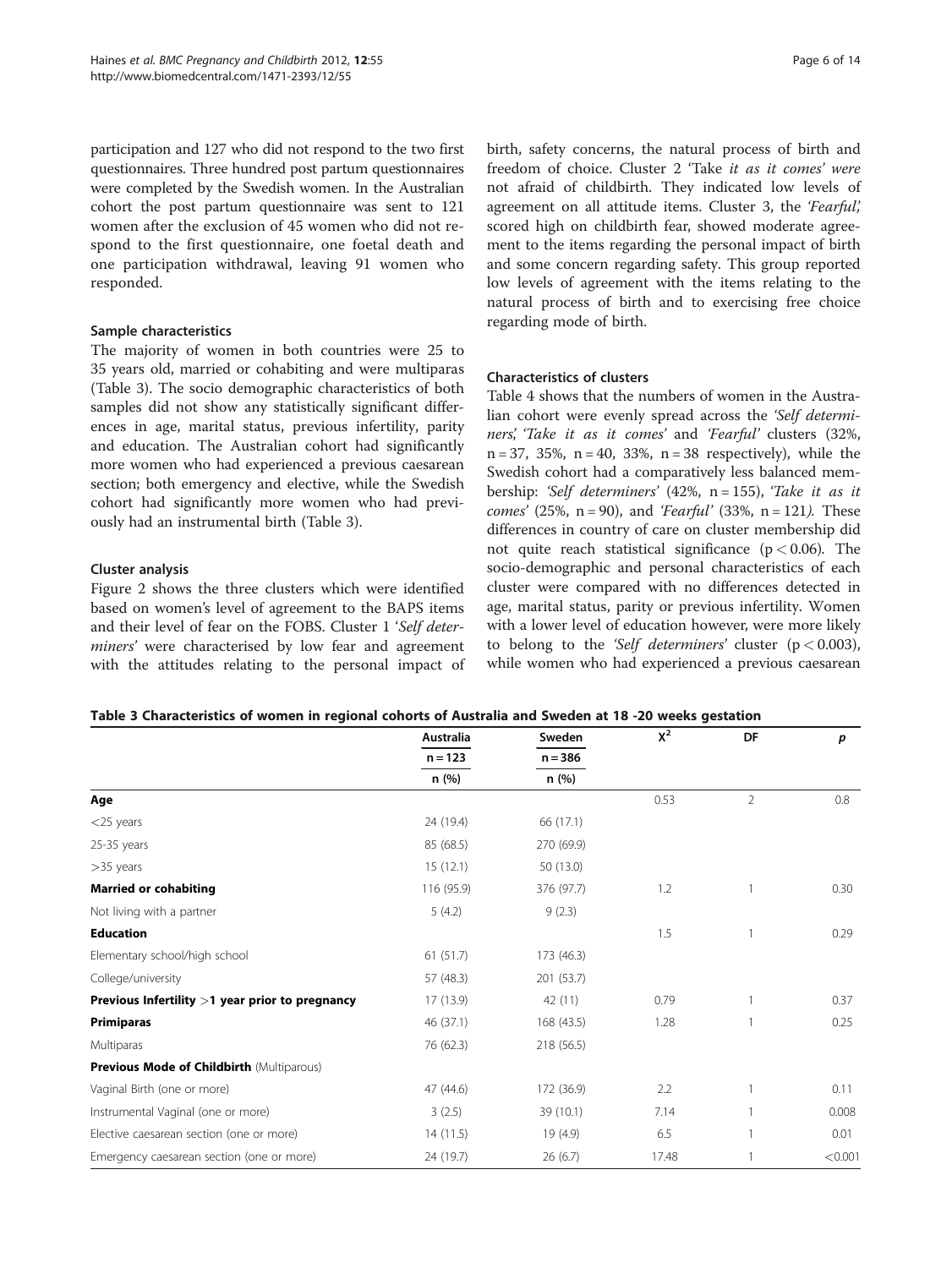<span id="page-6-0"></span>

were less likely to belong to this group  $(p < 0.001)$ . Women with a previous negative birth experience were more likely to belong to the 'Fearful' cluster ( $p < 0.001$ ).

After adjustment for age, country, education, and parity, Table [5](#page-8-0) shows that the 'Fearful' cluster at 18-20 weeks gestation were more likely to have poorer self rated emotional health than the women in the 'Self determiners' cluster ( $OR = 3.3$  CI 1.5-7.3). They were more likely to prefer a caesarean  $(OR = 3.3 \text{ CI: } 1.6-6.8)$  and more likely to have less than positive feelings about being pregnant  $(OR = 3.6 \text{ CI}: 1.4-9.0)$ . This group of women were more likely to report less than positive feelings about the approaching birth  $(OR = 7.2 \text{ CI: } 4.4-12.0)$  and twice as likely to have less than positive feelings about the first weeks with a newborn  $(OR = 2.0 \text{ CI } 1.2-3.6)$ .

Table [5](#page-8-0) shows that at mid pregnancy, the 'Take it as it comes' cluster had a higher likelihood of having less than positive feelings about the first weeks with a newborn when compared with the *'Self determiners'* ( $OR = 2.0$  CI, 1.1-3.4) however this was no longer significant when adjusted for age, country, education, and parity.

### Birth outcomes

At two months post partum Table [6](#page-9-0) shows that the women classified in the 'Self determiners' cluster had the highest percentage of unassisted vaginal births: 44%  $(n = 113)$  compared with 27%  $(n = 67)$  in the 'Fearful' and

29% (n = 73) in the '*Take it as it comes'* cluster (p < 0.04). The 'Fearful' cluster had a greater likelihood of having an elective caesarean  $(OR = 5.4 \text{ CI } 2.1 - 14.2)$  and higher odds of having an epidural if they laboured (OR = 1.9 CI 1.1-3.2). 'Fearful' women reported a higher likelihood of having received counselling during pregnancy for their fear of birth when compared with the women in the 'Self determiners' cluster (OR = 5.0 CI 1.9-13.2). Their likelihood of a negative birth experience was higher than for the women in the 'Self determiners' (OR = 1.7 CI 1.01-2.9). At two months post partum (Table [6\)](#page-9-0), the 'Take it as it comes' reported three times the likelihood of elective caesarean OR =  $3.0$  (CI 1.1-8.0) when compared to the 'Self determiners'.

After excluding women who had an elective caesarean, mean scores were calculated on length, intensity and experience of labour pain across the clusters. The 'Take it as it comes' cluster reported a shorter length of labour  $(p < 0.005)$  than women in the other two clusters (Table [7](#page-10-0)). The *'Fearful'* reported their labour pain as more intense than women in the other clusters ( $p < 0.009$ ). There was no difference between the clusters in the women's experience of labour pain.

### **Discussion**

This cohort of Swedish and Australian women were categorised into three attitudinal profiles: 'Self determiners',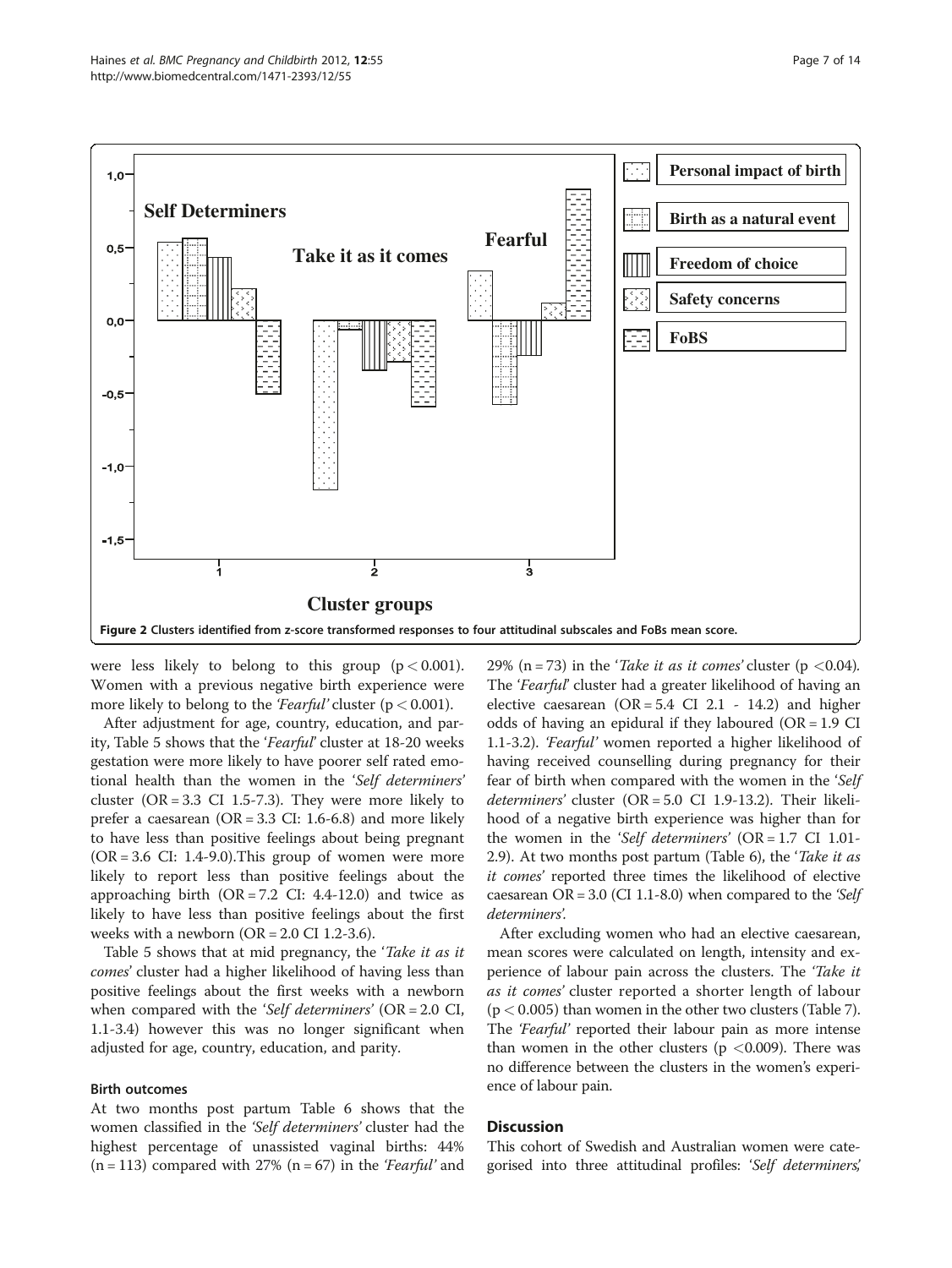<span id="page-7-0"></span>

|                                          | <b>Self Determiners</b> | Take it as it comes | Fearful     | $X^2$ (DF) $p$     |
|------------------------------------------|-------------------------|---------------------|-------------|--------------------|
|                                          | $n = 192$               | $n = 130$           | $n = 159$   |                    |
|                                          | n(%)                    | n(%)                | n (%)       |                    |
| Age                                      |                         |                     |             |                    |
| $<$ 25 years                             | 38 (45.8)               | 25 (29.8)           | 21(25.0)    | 3.7(4)0.44         |
| 25-35 years                              | 130 (38.2)              | 89 (26.2)           | 121 (35.6)  |                    |
| >35 years                                | 24(42.1)                | 16(28.1)            | 17 (29.8)   |                    |
| <b>Marital status</b>                    |                         |                     |             |                    |
| Living with partner                      | 187 (40.0)              | 128 (27.4)          | 153 (32.7)  | 2.9(2)0.23         |
| Not living with partner                  | 4(36.4)                 | 1(9.1)              | 6(54.5)     |                    |
| <b>Education</b>                         |                         |                     |             |                    |
| Elementary school/high school            | 105 (47.5)              | 52 (23.5)           | 64 (29.0)   | 11.5 (2) 0.003     |
| College/university                       | 79 (32.1)               | 75 (30.1)           | 92 (37.4)   |                    |
| Country                                  |                         |                     |             |                    |
| Sweden                                   | 155 (42.3)              | 90 (24.6)           | 121 (33.1)  | 5.8 (2) 0.06       |
| Australia                                | 37 (32.2)               | 40 (34.8)           | 38 (33.0)   |                    |
| Infertility $>1$ year prior to pregnancy |                         |                     |             |                    |
| Yes                                      | 20 (35.7)               | 16 (28.5)           | 20 (35.7)   | 0.46 (2) 0.79      |
| No                                       | 171 (40.4)              | 113 (26.7)          | 139 (32.48) |                    |
| Primiparas                               | 85 (42.1)               | 49 (24.3)           | 68 (33.7)   | 1.4(2)0.49         |
| Multiparas                               | 107 (38.4)              | 81 (29.0)           | 91 (32.6)   |                    |
| <b>Previous caesarean section</b>        |                         |                     |             |                    |
| Yes                                      | 11(10.3)                | 24 (29.6)           | 29 (31.9)   | 15.9(2) < 0.001    |
| No                                       | 96 (89.7)               | 57 (70.4)           | 62(68.1)    |                    |
| Previous negative birth experience       |                         |                     |             |                    |
| Positive                                 | 78 (49.1)               | 55 (34.6)           | 26 (16.4)   | 44.9 (2) $<$ 0.001 |
| Less than positive                       | 29 (24.2)               | 26 (21.7)           | 65 (54.2)   |                    |

'Take it as it comes' and 'Fearful'. Comparison of the women within these clusters revealed differences in emotional health, birth preferences, and feelings about being pregnant. They also showed significant differences in a number of birth outcomes. Of these three profiles, the presence of fear had the most negative impact on women's emotional health, feelings about pregnancy and parenting and experience of birth. Belonging to the 'Fearful' cluster increased a woman's likelihood of preferring, and actually having, an elective caesarean.

## 'Fearful' cluster

The 'Fearful' women were characterised by high levels of fear and concerns regarding safety. These women were worried about the personal impacts of birth such as pain, their sense of control and any detrimental effects birth may have on their body. These women did not see birth as a natural event and did not subscribe to an attitude of freedom of choice. Their likelihood of preferring a caesarean was three times that of women in the 'Self determiners' cluster. This resonates with the Raphael-Leff's description of the 'Regulator' cluster of mothers [[33,](#page-12-0)[35,45](#page-13-0)].

This finding was also consistent with the results of the Thomas and Paranjothy report [\[14\]](#page-12-0) which described women who preferred a caesarean as more likely to place a high priority on their own safety and being as pain free as possible. Likewise, Thomas and Paranjothy showed that women [\[14](#page-12-0)] who preferred caesarean were more likely to disagree with the statement that 'birth was a natural process that should not be interfered with unless necessary' - an attitudinal item included in this 'Fearful' cluster group.

It was not surprising to find that the 'Fearful' cluster contained significantly more women with a previous caesarean and a previous negative birth experience. These are well known determinants of childbirth fear [[46](#page-13-0),[47](#page-13-0)]. Belonging to the "Fearful' cluster increased the likelihood of women actualising their preference for an elective caesarean. This higher prevalence of elective caesarean has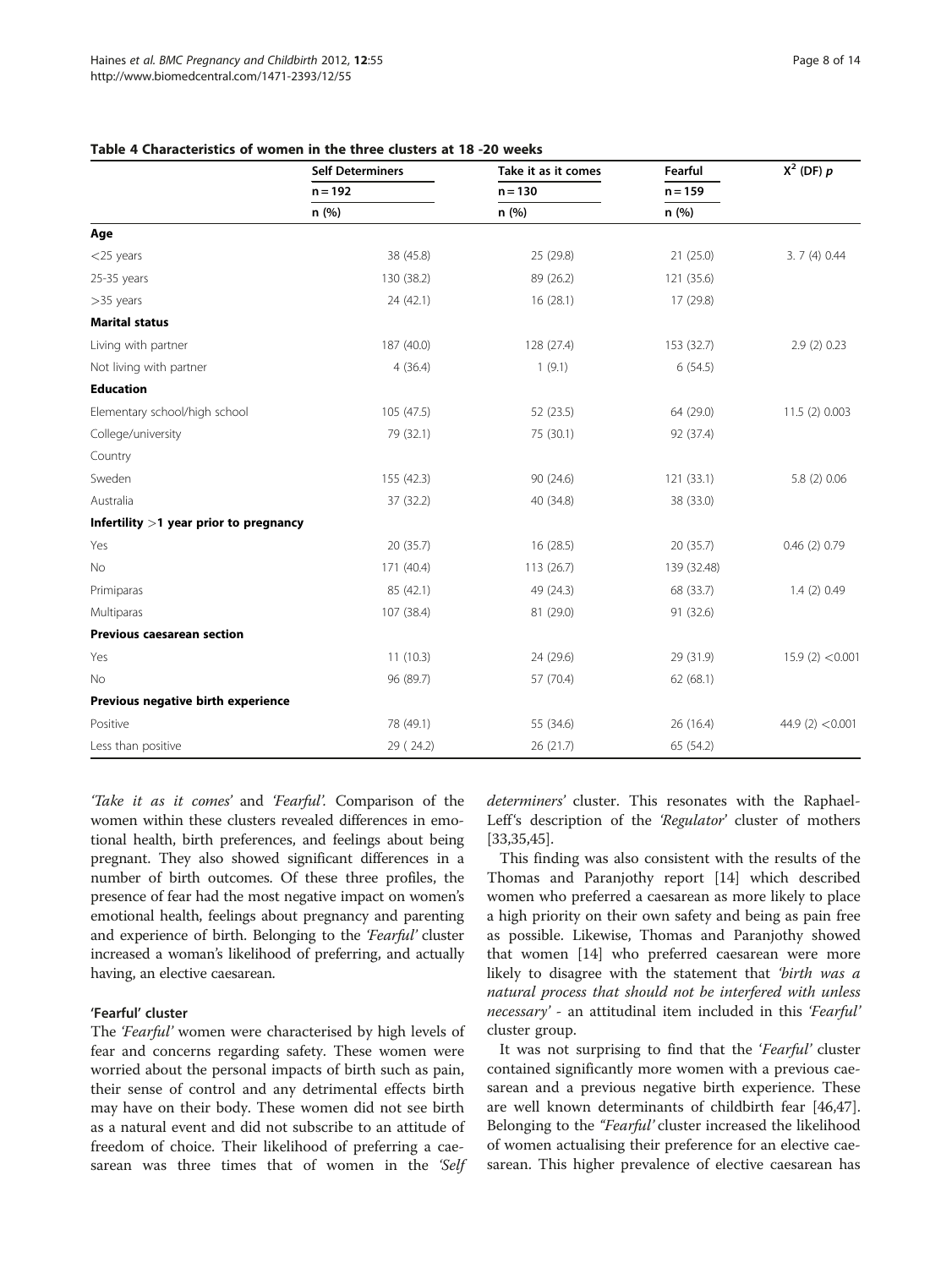|                                   | <b>Self Determiners</b>                      | Fearful<br>Fearful<br>Take it as it comes |            |                | Take it as it comes      |                             |                          |                                         |
|-----------------------------------|----------------------------------------------|-------------------------------------------|------------|----------------|--------------------------|-----------------------------|--------------------------|-----------------------------------------|
|                                   | (Reference Group)                            |                                           |            | X 2 (DF) p     | <b>Crude Odds Ratios</b> | <b>Adjusted Odds Ratios</b> | <b>Crude Odds Ratios</b> | <b>Adjusted Odds Ratios</b><br>(95% CI) |
|                                   | $n = 192$                                    | $n = 130$                                 | $n = 159$  |                |                          |                             |                          |                                         |
|                                   | n (%)                                        | n(%)                                      | n(%)       |                | (95% CI)                 | (95% CI)                    | (95% CI)                 |                                         |
| Self-rated physical health        |                                              |                                           |            |                |                          |                             |                          |                                         |
| Good/Very good                    | 169(41.1)                                    | 107(26.2)                                 | 131 (32.1) | 2.4(2)0.29     | 1.0 ref.                 | 1.0 ref.                    | 1.0 ref.                 | 1.0 ref.                                |
| Less than good                    | 23 (31.9)                                    | 21(29.2)                                  | 28 (38.9)  |                | $1.6(0.9-2.8)$           | $1.8(1.0-3.5)$              | $1.4(0.8-2.7)$           | $1.8(0.9-3.5)$                          |
| Self-rated emotional health       |                                              |                                           |            |                |                          |                             |                          |                                         |
| Good/Very good                    | 181 (41.8)                                   | 117(27.0)                                 | 135 (31.2) | 7.8 (2) 0.02   | 1.0 ref.                 | 1.0 ref.                    | 1.0 ref.                 | 1.0 ref.                                |
| Less than good                    | 11(23.9)                                     | 12(26.1)                                  | 23 (50.0)  |                | $2.8$ (1.3-6.0)**        | $3.3$ $(1.5-7.3)$ *         | $1.7(0.7-4.0)$           | $1.9(0.7-4.6)$                          |
| Birth preference in mid pregnancy |                                              |                                           |            |                |                          |                             |                          |                                         |
| Vaginal birth                     | 172 (41.4)                                   | 116 (27.9)                                | 127 (30.6) | 10.8 (2) 0.005 | 1.0 ref.                 | 1.0 ref.                    | 1.0 ref.                 | 1.0 ref.                                |
| Caesarean section                 | 16(29.1)                                     | 10(18.2)                                  | 29 (52.7)  |                | $3.5(1.3-4.7)$ **        | $3.3$ (1.6 -6.8) ***        | $0.9(0.4-2.1)$           | $1.1$ (0.4 -2.5)                        |
| Feelings about being pregnant     |                                              |                                           |            |                |                          |                             |                          |                                         |
| Positive                          | 183 (41.2)                                   | 120 (27.0)                                | 141 (31.8) | 7.9 (2) 0.02   | 1.0 ref.                 | 1.0 ref.                    | 1.0 ref.                 | 1.0 ref.                                |
| Less than positive                | 7(21.2)                                      | 8(24.2)                                   | 18 (54.5)  |                | $3.3(1.4-8.2)^{*}$       | 3.6 $(1.4-9.0)$ **          | $1.7(0.6-5.0)$           | $1.6(0.5-4.6)$                          |
|                                   | Feelings about the approaching birth         |                                           |            |                |                          |                             |                          |                                         |
| Positive                          | 139 (48.6)                                   | 101(35.3)                                 | 46(16.1)   | 92.8 (2) 0.001 | 1.0 ref.                 | 1.0 ref.                    | 1.0 ref.                 | 1.0 ref.                                |
| Less than positive                | 53 (27.5)                                    | 28 (14.5)                                 | 112(58.0)  |                | 6.4 $(4.0-10.0)$ ***     | 7.2 $(4.4-12.0)$ ***        | $0.7(0.4-1.2)$           | $0.8(0.5-1.4)$                          |
|                                   | Feelings about the first week with a newborn |                                           |            |                |                          |                             |                          |                                         |
| Positive                          | 165 (43.4)                                   | 98 (25.8)                                 | 117(30.1)  | 9.1(2)0.010    | 1.0 ref.                 | 1.0 ref.                    | 1.0 ref.                 | 1.0 ref.                                |
| Less than positive                | 27(27.0)                                     | 31 (31.0)                                 | 42 (42.0)  |                | $2.2$ (1.3-3.8)**        | $2.0(1.2-3.6)$ *            | $2.0(1.1-3.4)$ *         | $1.6(0.9-3.0)$                          |

## <span id="page-8-0"></span>Table 5 Self-rated health, birth preference and feelings about pregnancy, birth and parenting in three clusters of women at 18 -20 weeks

 $\frac{1}{2}$  \*p < 0.05, \*\*p < 0.01, \*\*\*p < 0.001.

Adjusted for age, country, education, and parity.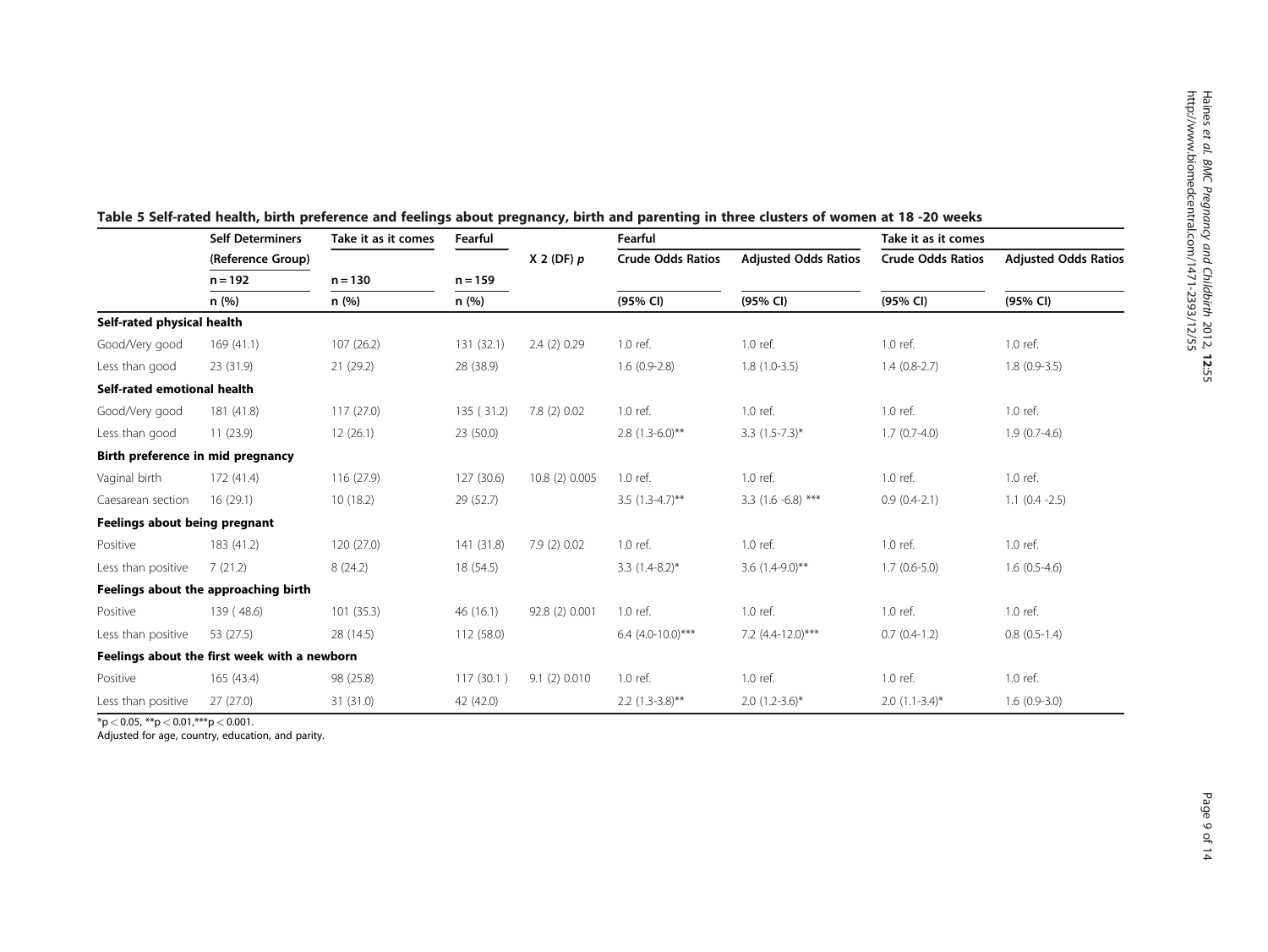## <span id="page-9-0"></span>Table 6 Birth outcomes in the three clusters 2 months post birth

|                                       | <b>Self Determiners</b><br>(Reference group) | Takes it as<br>it comes | Fearful    |                 | Fearful                     |                                | Take it as it comes   |                                |
|---------------------------------------|----------------------------------------------|-------------------------|------------|-----------------|-----------------------------|--------------------------------|-----------------------|--------------------------------|
|                                       | $n = 145$                                    | $n = 102$               | $n = 110$  | $X2$ (DF) $p$   | <b>Crude Odds</b><br>Ratios | <b>Adjusted Odds</b><br>Ratios | Crude Odds<br>Ratios  | <b>Adjusted Odds</b><br>Ratios |
|                                       | n (%)                                        | n (%)                   | n(%)       |                 | (95% CI)                    | (95% CI)                       | (95% CI)              | (95% CI)                       |
| Counselling due to childbirth fear    |                                              |                         |            |                 |                             |                                |                       |                                |
| Yes                                   | 6(21.4)                                      | 3(10.7)                 | 19 (67.8)  | 19.7(2) < 0.001 | 4.8 (1.9-12.6) ***          | $5.0(1.9-13.2)$ ***            | $0.7$ ( $0.7 - 2.9$ ) | $0.7(0.2-3.9)$                 |
| No                                    | 139 (42.2)                                   | 99 (30.1)               | 91(27.7)   |                 | 1.0 Ref.                    | 1.0 Ref.                       | 1.0 Ref.              | 1.0 Ref.                       |
| Onset of labour (vaginal births only) |                                              |                         |            |                 |                             |                                |                       |                                |
| Spontaneous                           | 119 (45.2)                                   | 75 (28.5)               | 69 (26.2)  | 0.68(2) 0.71    | 1.0 Ref.                    | 1.0 Ref.                       | 1.0 Ref.              | 1.0 Ref.                       |
| Induction                             | 24(42.1)                                     | 15(26.3)                | 18(31.5)   |                 | $1.3(0.6-2.5)$              | $1.3(0.6-2.8)$                 | $1.0(0.5-2.0)$        | $0.9(0.4-2.0)$                 |
| Mode of birth                         |                                              |                         |            |                 |                             |                                |                       |                                |
| Vaginal birth                         | 113(44.7)                                    | 73 (28.8)               | 67(26.5)   | 6.7(2)0.04      | 1.0 Ref.                    | 1.0 Ref.                       | 1.0 Ref.              | 1.0 Ref.                       |
| Instrumental vaginal                  | 15 (48.4)                                    | 5(16.1)                 | 11(35.5)   | 2.9(2)0.24      | $1.2(0.5-2.8)$              | $1.0$ (0.4- 2.5)               | $0.5(0.2-1.5)$        | $0.5$ (0.1-1.4)                |
| Elective caesarean section            | 7(17.1)                                      | 14(34.1)                | 20 (48.8)  | 12.1 (2) 0.002  | 4.8 $(2.0-12.0)$ ***        | $5.4$ (2.1 - 14.2)***          | $3.1$ (1.2 -8.0) *    | $3.0$ (1.1 - 8.0)*             |
| Emergency caesarean section           | 14(33.3)                                     | 16(38.1)                | 12(28.5)   | 1.9(2)0.39      | $1.4$ (0.6-3.3)             | $1.2(0.5-2.8)$                 | $1.8$ (0.8-3.8)       | $1.5(0.6-3.3)$                 |
| <b>Epidural</b>                       |                                              |                         |            |                 |                             |                                |                       |                                |
| Yes                                   | 28 (30.8)                                    | 25(27.5)                | 38 (41.8)  | 4.9 (2) 0.09    | $1.8(1.07-3.2)$ *           | $1.9(1.1-3.2)$ *               | $1.4(0.7-2.5)$        | $1.4(0.7-2.6)$                 |
| No                                    | 123 (43.9)                                   | 83 (29.6)               | 74 (26.5)  | 1.0 Ref.        | 1.0 Ref.                    | 1.0 Ref.                       | 1.0 Ref.              | 1.0 Ref.                       |
| <b>Birth experience</b>               |                                              |                         |            |                 |                             |                                |                       |                                |
| Positive                              | 101(43.0)                                    | 73 (31.1)               | 61(25.9)   | 5.48 (2) 0.06   | 1.0 Ref.                    | 1.0 Ref.                       | 1.0 Ref.              | 1.0 Ref.                       |
| Less than positive                    | 49 (36.8)                                    | 34 (25.6)               | 50 (37.5)  |                 | $1.7$ (1.02-2.8)*           | $1.7(1.01-2.9)$ *              | $0.9$ (0.6-2.1)       | $1.1(0.6-1.7)$                 |
| <b>Baby transferred to NICU</b>       |                                              |                         |            |                 |                             |                                |                       |                                |
| Yes                                   | 15(41.7)                                     | 11(30.5)                | 10(27.7)   | 0.09(2)0.96     | $1.1$ (0.5 -2.6)            | $1.0(0.9 - 1.1)$               | $1.0(0.4 - 2.2)$      | $1.1$ (0.5 -2.6)               |
| No                                    | 135 (40.7)                                   | 97 (29.2)               | 100 (30.1) |                 | 1.0 Ref.                    | 1.0 Ref.                       | 1.0 Ref.              | 1.0 Ref.                       |

 $^*{\rm p}$   $<$  0.05,  $^{**}{\rm p}$   $<$  0.01, $^{***}{\rm p}$   $<$  0.001.

Adjusted for age, education, country and parity.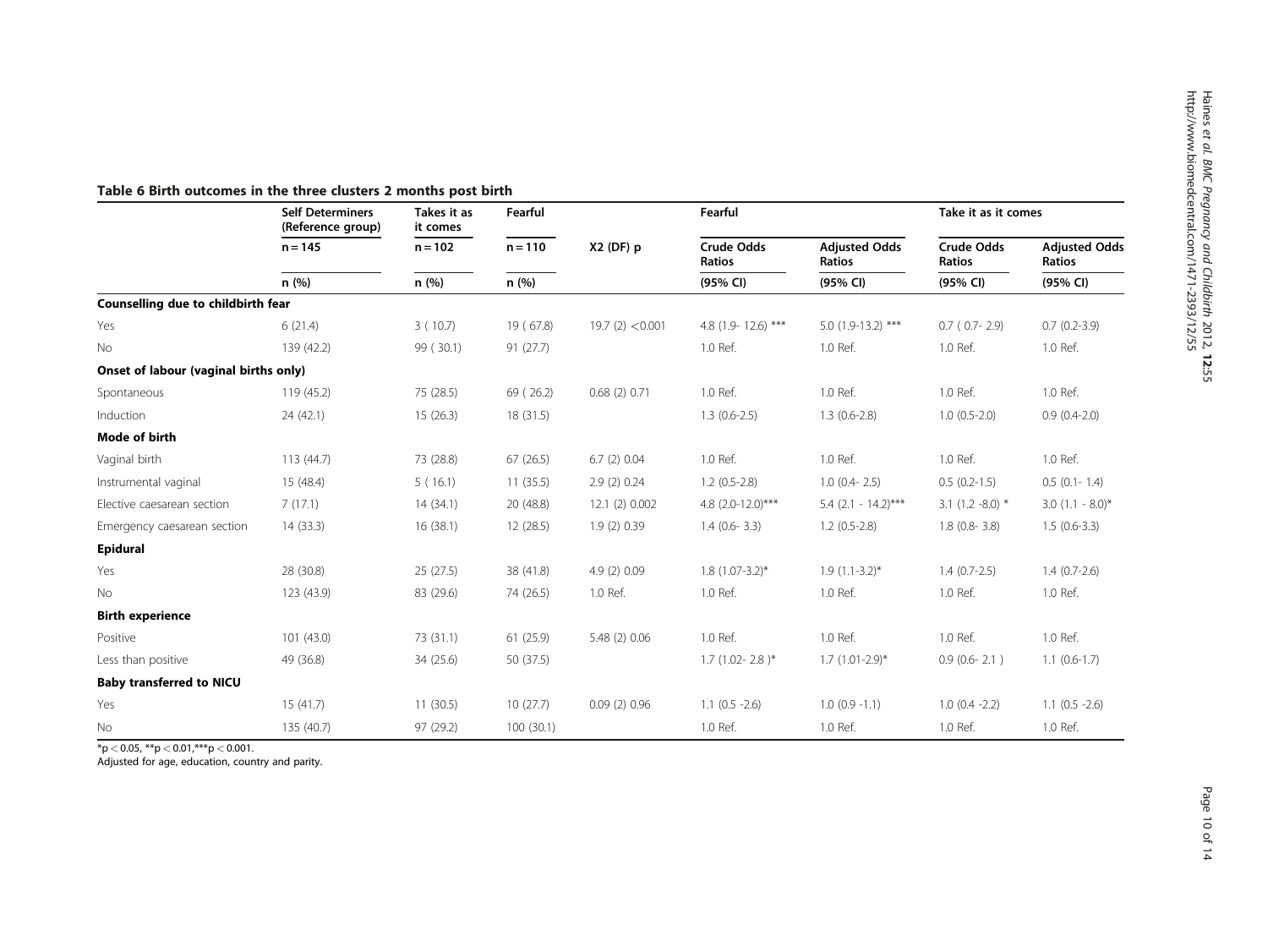|                               | <b>Self Determiners</b> | Take it as it comes | Fearful       | D     |
|-------------------------------|-------------------------|---------------------|---------------|-------|
|                               | $n = 145$               | $n = 102$           | $n = 110$     |       |
|                               | Mean (SD)               | Mean (SD)           | Mean (SD)     |       |
| Length of Labour (hours) ab   | 10.32 (11.55)           | 9.07(8.87)          | 10.60 (11.52) | 0.005 |
| Pain Intenstity c             | 5.22(1.28)              | 5.33(1.22)          | 5.65 (1.39)   | 0.009 |
| Pain Experienced <sup>d</sup> | 3.71(1.41)              | 3.93(1.57)          | 4.11(1.73)    | 0.203 |

<span id="page-10-0"></span>Table 7 Length of labour, pain intensity and pain experieince in women in the three clusters<sup>#</sup>

# Kruskall-Wallis test.

<sup>a</sup>Elective caesarean sections excluded.

<sup>b</sup>Hours.

<sup>c</sup>7-point rating scale (1 = No pain at all- 7 = Worst pain imaginable).

<sup>d</sup>7-point rating scale (1 = Very positive-7 = Very negative).

been described in the literature previously on childbirth related fear from the Nordic populations [[42\]](#page-13-0).

Women in the 'Fearful' cluster had poorer self rated emotional health in mid pregnancy than women in the other clusters; a finding that points to them being at risk of poor mental health both in the perinatal period and possibly beyond [[48](#page-13-0)]. Women with childbirth related fear are afraid of inadequate support, inability to contribute to important decisions concerning themselves or their baby, losing control and 'performing' badly [\[24-28,31,](#page-12-0)[46,47](#page-13-0)]. These characteristics again show similarities with Raphael-Leff's 'regulator' group who see vaginal birth as a potentially humiliating experience [[35](#page-13-0)].

Fear is commonly articulated as fear of unbearable pain, fear for their own and their infant's safety and fear of obstetric injuries [\[47](#page-13-0)]. Women in this cluster reported more negative birth experience than the other clusters. Possibly inherent in their negative experience of birth, was our finding that the 'Fearful' cluster of women perceived their labour as more painful than the women in the other clusters. Our findings demonstrated that the 'Fearful' cluster had a higher use of epidural. Pain in labour is a complex issue. Despite widespread use of powerful analgesics and modern anaesthetic techniques, many women report high levels of pain with some describing it as the 'worst pain imaginable' [[49](#page-13-0)]. Alleviating pain does not guarantee an improvement in women's experience of labour or their longer term recollections of pain [\[50](#page-13-0)].

## 'Self determiners' cluster

Overall the 'Self determiners' cluster contained the highest proportion of women. These women showed firm opinions on a range of attitudes and beliefs. They were not afraid of childbirth. These women had the highest percentage of unassisted vaginal birth.

The 'Self determiners' were less educated than women in the other two clusters. This finding is in contrast to the media image of the savvy, assertive highly educated woman holding clear views about the type of birth she wants [[51\]](#page-13-0). Likewise it contrasts with the generalisations created by some healthcare professionals who perceive lower educated women as being less informed and less interested in making choices regarding their care. Green et al [[52](#page-13-0)] reported that, contrary to the stereotypes of pregnant women generated by caregivers, the less educated women did not want to hand over all control to the staff and had the highest expectations for a fulfilling birth experience Our findings are commensurate with this.

## 'Take it as it comes' cluster

The women in the '*Take it as it comes'* cluster were not afraid of childbirth but they appeared to have no firm attitudinal preferences concerning birth. The 'Take it as it comes' were no more likely to have preference for either vaginal or caesarean birth than the 'Self determiners', however when actual mode of birth was compared, the 'Take it as it comes' group had an increased likelihood of elective caesarean. We might postulate that these women will just 'go with the flow' as described by Pilley Edwards [[53\]](#page-13-0). The reluctance of some women to engage in autonomous obstetric decision-making has been described and explained in regard to actively choosing mode of birth [[38](#page-13-0)]. Many women feel unable or unwilling to exercise choice regarding mode of birth as any decision is always governed by what is best for the baby in the particular circumstances they find themselves in [\[38](#page-13-0)].

This approach is in keeping with Lehman's (1950) 'Decision Theory' as cited by Lie [[54\]](#page-13-0) where "there is a certain relationship between a rational person's preferences for acts, probability assignment for states and utility assignment for consequences [[54](#page-13-0)]". It follows that given most women agree strongly with the paramount importance of safety of the baby, that this 'Take it as it comes' group would be particularly vulnerable to acceding to an intervention that was in any way couched with language promoting infant wellbeing. This cluster of women show some characteristics in common with Raphael-Leff's 'reciprocator' orientation who do not have a precise birth 'plan', instead holding a 'wait-and-see' attitude regarding the childbirth [\[33](#page-12-0)].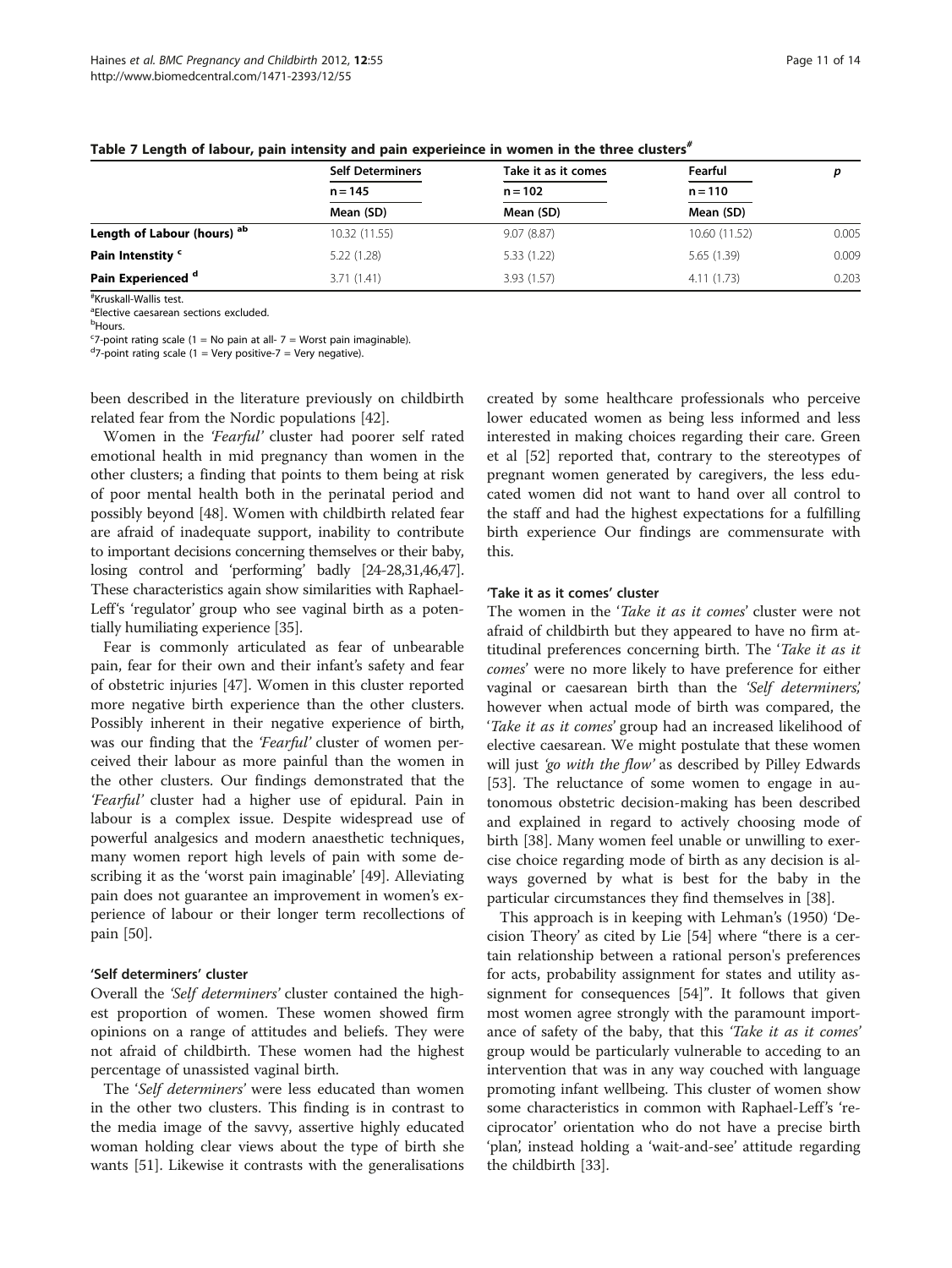## Clinical implications

Knowing that information shapes beliefs and can lead to attitude changes [[5](#page-12-0),[6](#page-12-0)], midwives and doctors have an important role in influencing positive, healthy attitudes to birth in women by providing clear, evidence based information. In caring for women who fit the 'Fearful' cluster the findings of this study can assist clinicians to focus on raising discussion about the personal impact of birth. In particular, discussion and planning should address women's feelings about control and pain. Debunking myths and providing clear communication about risk and safety ought to be a feature of antenatal care. Clinicians have an opportunity to reinforce the natural aspects of the pregnancy and birth experience. Understanding the complexities of the underlying attitudes and fears women bring with them to the antenatal encounter or birthing room can enable maternity-care professionals to interact in a sensitive and meaningful way with women.

Midwives and doctors are in a unique position to develop a trusting insightful relationship with the women they encounter. In being aware of women's fears in particular, midwives and doctors then must be sensitive to anxieties which can be approached with reassurance, information and one to one support. While the role of specific counselling for fear of childbirth has not been shown to 'cure' fear [[55](#page-13-0),[56](#page-13-0)] clinicians must remain alert to women with serious distress requiring referral for expert psychological help.

Women in the 'Take it as it comes' cluster may also warrant further attention from clinicians. This group are most likely the women who antenatally seem to have no issues. This group of women could benefit from clear information regarding the potential impacts of intervention on them and their baby. They could be encouraged to take a more proactive approach to giving birth with confident encouragement from their clinician. With clear explanations and guidance from clinicians these women may be potentially positioned to avoid unnecessary intervention.

#### Limitations

This study focused on women from two regional areas in Sweden and Australia and, as such, the findings should be interpreted with some caution in terms of generalisablity to other populations. The potential to detect a difference in cluster membership by country of care may have been limited by the relatively low numbers of participants in the Australian cohort. The participation rate in the Australian setting may have been linked to the context of the booking appointment where the women were invited to participate. At this visit the woman may well have been subject to information overload as she is given health promotion information, referrals for blood tests, clinic appointments and antenatal education class information. The burden of completing a questionnaire on top of this may have been too much for some women.

Additional research is needed on a larger number of women to detect if there are systematic differences between the two countries. Further replication of the results of this study across other populations is also needed to confirm their stability, particularly given the exploratory and subjective nature of cluster analysis.

Selection bias is a common problem in the recruitment of participants to cohort studies, as is loss to follow up with a longitudinal design. This study excluded women who were unable to speak the native language of their respective country of care and therefore limited the study's capacity to explore a more diverse set of opinions and attitudes. Both regional centres are however characterised by low numbers of foreign born women.

The BAPS adopted for this study has shown four subscales measuring attitudes [\[39](#page-13-0)] with good internal consistency. The items which constitute the scale have been used in two previous British studies [[14](#page-12-0)[,38](#page-13-0)]. Although the use of a defined set of attitudes limits our ability to identify other salient beliefs that may be relevant, it does allow the responses to be scored and then clustered and compared across groups in a consistent manner. The prospective design of this study ensured that attitudes were measured during pregnancy, thereby avoiding the potential problem with recall bias.

## Conclusion

In this Australian and Swedish study, three clusters of women were identified based on attitudes held during mid pregnancy. Belonging to the 'Fearful' cluster had a negative effect on women's emotional health during pregnancy and increased her likelihood of an operative birth and a negative birth experience. Women in the 'Take it as it comes' cluster were identified as a vulnerable group for an operative birth. The results of this study suggest that attitudes and childbirth related fear are important factors related to birth outcome that should be explored by health professionals during the antenatal period. Midwives and doctors can assist women in their preparation for birth by spending time sensitively enquiring about their feelings and attitudes toward pregnancy. Working towards a positive experience of birth is one of the most crucial goals the health team must set. Most especially midwives and doctors must discuss any fears the women may have. Knowledge about women's attitudes may help midwives and doctors to tailor their interactions with women in such a way as to inform and reassure them in their capacity to give birth and become a mother. The use of this profiling approach on a larger cohort of women is recommended for further research.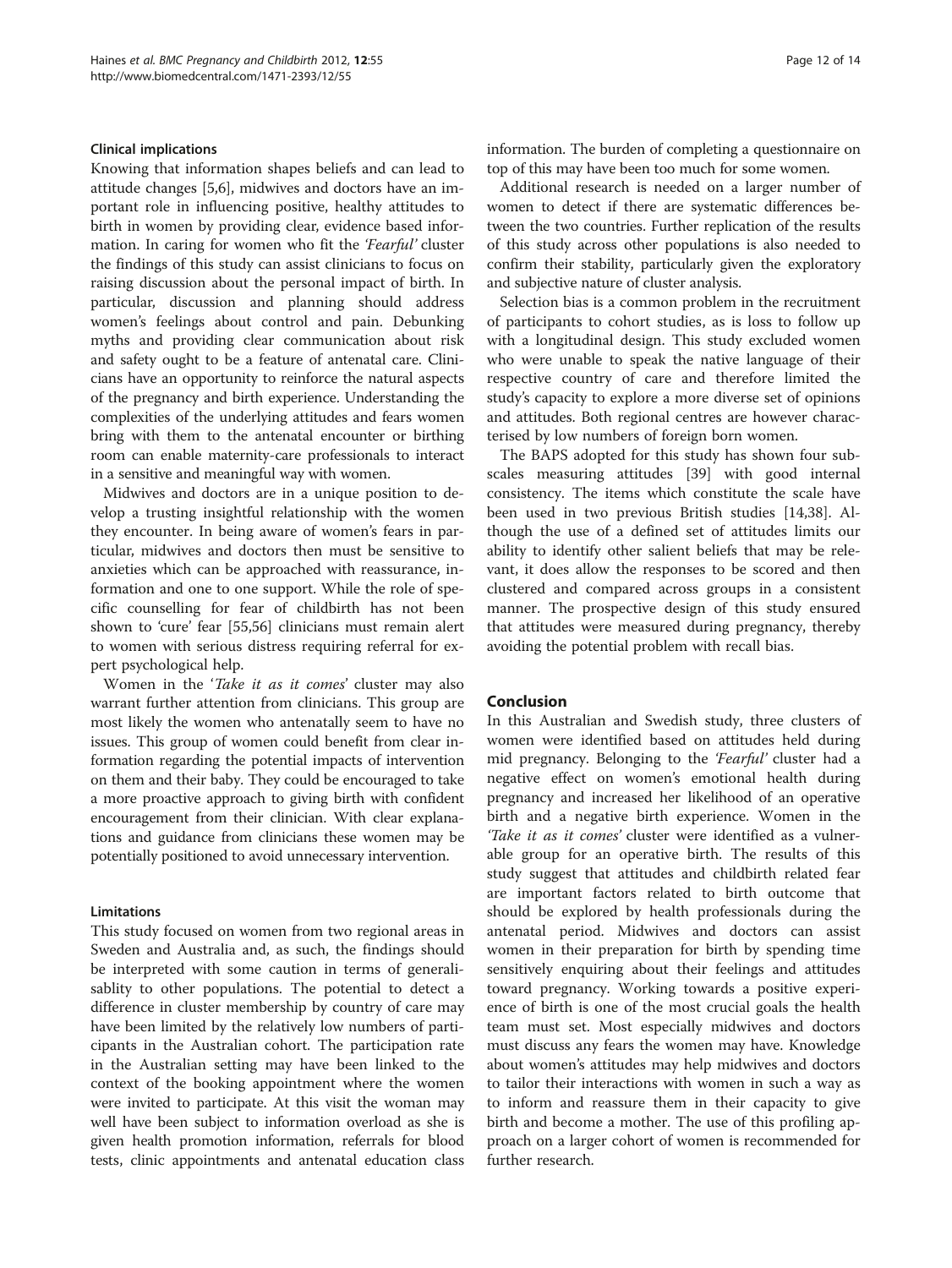#### <span id="page-12-0"></span>Competing interests

The authors declare that they have no competing interests.

#### Authors' contributions

HH, IH conceived of the study, developed the study instrument and undertook data collection. HH participated in the study design, performed data edits and statistical analyses, wrote the draft, and reviewed and finalized the manuscript. IH participated in the study design, performed data edits, statistical analyses and edited and reviewed the final manuscript. JP participated in the study design, performed data edits, statistical analyses and edited and reviewed the final manuscript. CR participated in the study design, reviewed the study instruments and edited and reviewed the manuscript. All authors read and approved the final manuscript.

#### Acknowledgements

The women and midwives from Wangaratta & Örnsköldsvik for their time. The County council of Västernorrland, Sweden, The Swedish Research Council, Stockholm Sweden, Mid Sweden University, Sundsvall Sweden, The University of Melbourne, University Department of Rural Health, Australia for funding support.

#### Author details

<sup>1</sup>Department of Women's and Children's Health, Obstetrics and Gynaecology, Uppsala University, 751 85, Uppsala, Sweden. <sup>2</sup>Rural Health Academic Centre, University of Melbourne, 49 Graham St, Shepparton, Victoria, Australia. <sup>3</sup>Department of Health Science, Mid Sweden University, Sundsvall, Sweden. 4 Department of Women's and Children's Health, Division of Reproductive and Perinatal Healthcare, Karolinska Institutet, Stockholm, Sweden. <sup>5</sup>Northeast Health, Green St., 3677, Wangaratta, Victoria, Australia.

#### Received: 23 December 2011 Accepted: 14 June 2012 Published: 24 June 2012

#### References

- Banta D: What is the efficacy/effectiveness of antenatal care and the financial and organizational implications? Regional Office for Europe (Health Evidence Network Report). Copenhagen: WHO; 2003. [http://www.euro.who.int/](http://www.euro.who.int/Document/E82996.pdf) [Document/E82996.pdf](http://www.euro.who.int/Document/E82996.pdf), accessed [December 1 2011].
- 2. Royal Australian and New Zealand College of Obstetricians and Gynaecologists: Perinatal Anxiety and Depression(C-Gen 18) College Statement C-Gen 18: Royal Australian and New Zealand College of Obstetricians and Gynaecologists; 2012.
- Potts S, Shields SG: The experience of normal pregnancy: an overview. In Women-Centered Care in Pregnancy and Childbirth. Edited by Shields SG, Candib LM. Oxford: Radcliffe Publishing; 2010.
- 4. Rosenberg MJ, Hovland CI (Eds): Cognitive, affective, and behavioural components of attitudes. Attitude Organisation and Change: An Analysis of Consistency Among Attitude Components. New Haven: Yale University Press; 1960:1–14.
- Fishbein M, Raven B: The AB scales: An operational definition of belief and attitude. Human Relat 1962, 15(1):35–44.
- 6. Harsanyi J: Games with incomplete information played by Bayesian players. Manag Sci 1967-68, 14:159–182. 320 - 34, 486-502.
- 7. Bonanno GF: Information, Knowledge and Belief. Bull Econ Res 2002, 54:47–67.
- 8. Science Daily: University of British Columbia Trio of studies reveals attitudes of women, obstetricians and family physicians on use of technology in childbirth; 2011. 13 June [cited 2011 Retrieved July 13, 2011, from [http://www.](http://www.sciencedaily.com/releases/2011/06/110613103815.htm) [sciencedaily.com/releases/2011/06/110613103815.htm](http://www.sciencedaily.com/releases/2011/06/110613103815.htm)]
- Klein MC, Janusz K, Hearps SJC, Tomkinson J, Baradaran N, Hall WA, McNiven P, Brant R, Grant J, Dore S, Brasset-Latulippe A, Fraser WD: Birth Technology and Maternal Roles in Birth: Knowledge and Attitudes of Canadian Women Approaching Childbirth for the First Time. J Obstetrics Gynaecol Can 2011, 33(6):598–608.
- 10. Nettleton S: The Sociology of Health and Ilness. Cambridge: Polity Press; 2006.
- 11. Green J, Baston HA, Easton S, McCormick F: Greater Expectations ? In Sunmmary Report. Inter-relationships between women's expectations and experiences of decision making, continuity, choice and control in labour,and psychological outcomes. Edited by. Leeds: Mother & Infant Research Unit; 2003. Availablefrom:[http://www.york.ac.uk/media/healthsciences/](http://www.york.ac.uk/media/healthsciences/documents/miru/GreaterExpdf.pdf) [documents/miru/GreaterExpdf.pdf](http://www.york.ac.uk/media/healthsciences/documents/miru/GreaterExpdf.pdf) [accessed December 1 2011].
- 12. Green J, Coupland V, Kitzinger S: National Institute for Health and Clinical Excellence: Intrapartum care care of healthy women and their babies dur ing childbirth. Expectations, experiences, and psychological outcomes of childbirth: a prospective study of 825 women. Birth 1990, 17(1):15–24.
- 13. Green JM, Baston HA: Have Women Become More Willing to Accept Obstetric Interventions and Does This Relate to Mode of Birth? Data from a Prospective Study. Birth: Issues Perinatal Care 2007, 34(1):6–13.
- 14. Thomas J, Paranjothy S: The National Sentinal Caesarean Section Audit Report. In Royal College of Obstetricians and Gynaecologists Clinical Effectiveness Support Unit. Edited by. London: RCOG Press; 2001.
- 15. National Institute for Clinical Excellence (NICE): Antenatal and postnatal mental health: Clinical management and service guidance. In Clinical Guideline No. 47. Edited by. London: National Institute for Clinical Excellence (NICE; 2007.
- 16. Austin MP, Highet N, and the Guidelines Expert Advisory Committee: Clinical practice guidelines for depression and related disorders – anxiety, bipolar disorder and puerperal psychosis – in the perinatal period. A guideline for primary care health professionals. Melbourne: beyondblue: the national depression initiative; 2011.
- 17. Stapleton H: The use of evidenced-based leaflets in materntiy care. In Informed choice in Maternity Care. Edited by Kirkham M. New York: Palgrove McMillan; 2005.
- 18. Scottish Intercollegiate Guidelines Network, SIGN: Postnatal Depression and Puerperal Psychosis: A National Clinical Guideline. 2002. [http://www.sign.ac.uk/](http://www.sign.ac.uk/guidelines/fulltext/60/index.html) [guidelines/fulltext/60/index.html.](http://www.sign.ac.uk/guidelines/fulltext/60/index.html)[Accessed December 20].
- 19. SFOG and SBF, (The Swedish Association of Obstetricians and Gynecologists and The Swedish Association of Midwives): Antenatal care, sexual and reproductive health. Report No. 59 from the expert panel (In Swe) [Mödrahälsovård, Sexuell och Reproduktiv Hälsa]. Stockholm, Sweden: SFOG; 2008.
- 20. Karlström A, Nystedt A, Johansson M, Hildingsson I: Behind the myth few women prefer caesarean section in the absence of medical or obstetrical factors. Midwifery 2011, 27(5):620–627.
- 21. Sutherland G, Yelland J, Brown S: Social Inequalities in the Organization of Pregnancy Care in a Universally Funded Public Health Care System. Maternal Child Health J 2011, 16(2):288-296.
- 22. Huizink AC, Mulder EJH, Robles de Medina PG, Visser GHA, Buitelaar JK: Is pregnancy anxiety a distinctive syndrome? Early Human Dev 2004, 79 (2):81–91.
- 23. Hall WA, Hauck YL, Carty EM, Hutton EK, Fenwick J, Stoll K: Childbirth Fear, Anxiety, Fatigue, and Sleep Deprivation in Pregnant Women. J Obstetric Gynecol Neonatal Nursing 2009, 38(5):567–576.
- 24. Zar M, Wijma K, Wijma B: Pre and postpartum fear of childbirth in nulliparous and parous women. Scand J Behav Ther 2001, 30(30):75–84.
- 25. Alehagen S, Wijma B, Wijma K: Fear of childbirth before, during, and after childbirth. Acta Obstet Gynecol Scand 2006, 85:56–62.
- 26. Kjærgaard H, Wijma K, Dykes AK, Alehagen S: Cross-national comparisons of psychosocial aspects of childbirth. J Reprod Infant Psychol 2008, 26 (4):340–350. Special Issue.
- 27. Rouhe H, Salmela-Aro K, Halmesmaki E, Saisto T: Fear of childbirth according to parity, gestational age, and obstetric history. BJOG, Br J Obstetrics Gynaecol 2009, 116:67–73.
- 28. Fenwick J, Gamble J, Nathan E, Bayes S, Hauck Y: Pre- and postpartum levels of childbirth fear and the relationship to birth outcomes in a cohort of Australian women. J Clin Nurs 2009, 18(5):667-677.
- 29. Haines H, Pallant J, Karlström A, Hildingsson I: Cross-cultural comparison of levels of childbirth-related fear in an Australian and Swedish sample. Midwifery 2011, 27:560–567.
- 30. Johnson R, Slade P: Does fear of childbirth during pregnancy predict emergency caesarean section? BJOG: Int J Obstetrics Gynaecol 2002, 109 (11):1213–1221.
- 31. Geissbuehler V, Eberhard J: Fear of childbirth during pregnancy: A study of more than 8000 pregnant women. J Psychosom Obstet Gynecol 2002,  $23(4)$ :
- 32. Lowe NK: Self-efficacy for labor and childbirth fears in nulliparous pregnant women. J Psychosom Obstet Gynecol 2000, 21(4):219–224.
- 33. Raphael-Leff J: Psychological Processes of Childbearing. 4th edition. London: Anna Freud Centre; 2009.
- 34. Wiklund I, Edman G, Larsson C, Andolf E: Personality and mode of delivery. Acta Obstet Gynecol Scand 2006, 85(10):1225–1230.